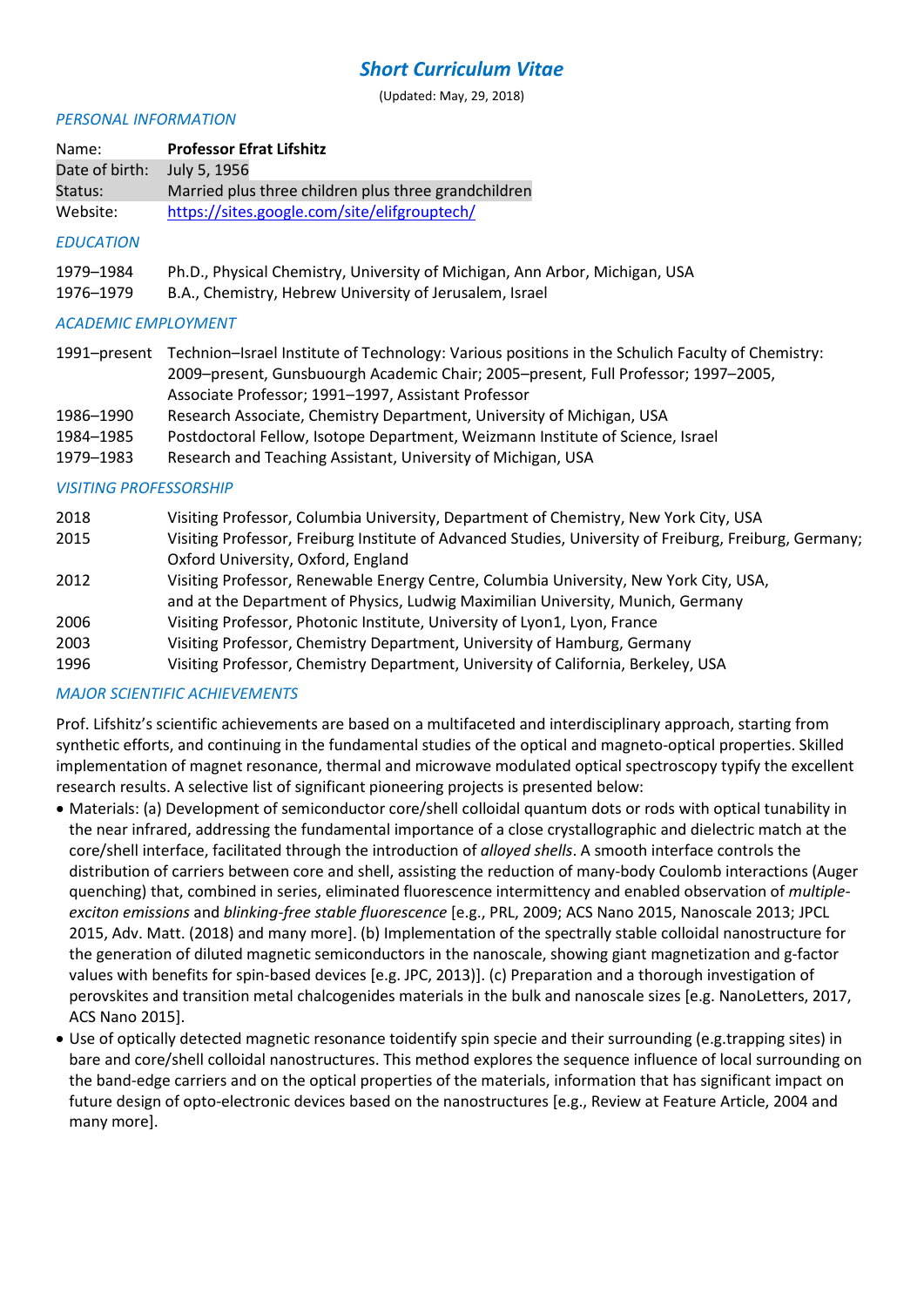#### *AWARDS AND FELLOWSHIPS*

Selective list (recent years): Lectureship speaker, Birkent University, Ankara, Turkey, (**2018**); The 2016 Israel Vacuum Society Excellence Award for Research (**2016**); Lectureship speaker, ETH, Switzerland, (**2016**); UK-Israel Lectureship Award, Oxford University (**2015**); Tenne Family Prize in Memory of Lea Tenne for Nanoscale Sciences, awarded by the Israel Chemical Society (**2015**); Fellow of the Freiburg Institute of Advanced Studies, University of Freiburg (**2015**); Matwei Gunsbuourgh Academic Chair at the Technion (**2009**).

### *MEMBERSHIP ON EDITORIAL BOARDS*

Editorial Board of journal *Materials* (2018*–*present); Editorial Advisor of the*Advanced Device Materials Journal*  (2014–present)*; PhysChemPhys* (2010*–*present), new on-line journal of *Translational and Applied Research of Vision*, including topics in Nanotechnology (2011*–*present); Guest Editor of the *PhysChemPhys* for special issue on Frontier in Colloidal Quantum Dots (2014) and of the *Israel Journal of Chemistry* for special issue on Magnetic Resonance and Spintronics (2006); Book Editor: *Excitons in Colloidal Quantum Dots* (in process)*.*

#### *ORGANISATION OF SCIENTIFIC MEETINGS*

Selective list: Chairperson of the Quantsol, Rauris, Austria **2019**; Chairperson of the nanoGe meeting on 2D materials, Berlin, **2019**. Chairperson of the PHONSI meeting (Marie Currie European Community Program), Haifa, Israel (**2017**);Member of program committee at the Optics of Excitons in Confined Systems (OECS), Zurich,**2018;**  Member of the program committee for nanomaterials at the 2017 NOMA conference, part of the OSA Advanced Photonics Congress, New Orleans, **2017**;Chairperson of the Quantsol International Meeting (~50 participants), Austria **2015**; Chairperson of a nanoGe International Meeting (~100 participants with a Nobel Laureate speaker) on the topic of Fundamental Properties in the Chemistry and Physics of Colloidal Quantum Dots, Oxford **2014**.

#### *INVITED PRESENTATIONS TO INTERNATIONALLY ESTABLISHED CONFERENCES AND/OR INTERNATIONAL ADVANCED SCHOOLS*

Selective list (from approximately 150): E-MRS, Warsaw, Poland, **2018**, Nanoday, Bilkent, Turkey, **Plenary Talk**, **2018**; Flantlands, Leibzig Germany, **2018**; nanoGe, Two-dimensional Materials, Malaga, Spain, **2018**; Quantsol, Rauris, Austria, **2018**; Optical Materials and Applications, New Orleans, USA, **2017**; American Vacuum Society, Miami, USA, **2017**; Two-dimensional, NanoGe meeting, Barcelona, **2017**; **Plenary talk** at the Annual Israel Vacuum Society meeting, Beer Sheva, Israel **2016**; NanoGe on Fundamental Properties in the Chemistry and Physics of Colloidal Quantum Dots, Berlin, Germany, **2016;** NanoGe on Solar 2D Materials, Berlin**, 2016**; 2nd Greece-Israel meeting in Nanoscience and Nanotechnology, Crete, Greece, **2016**; **Plenary talk** at the IPS 21, St. Petersburg, Russia, **2016**; Gordon Conference on Colloidal Quantum Dots, Mount-Snow, Vermont, USA, **2016**; 80th birthday of Prof. Art Nozik, Boulder, USA, **2016**; NanoGe on Fundamental Properties in the Chemistry and Physics of Colloidal Quantum Dots, Santiago de Compostela, Spain, **2015.**

### *COMMISSIONS OF TRUST*

Selective list**:** Member of the **ERC** Synergy Program (2018-2019); Member of the **ERC** Advance Program (2010– 2014); Scientific Committee of a **COST FP7** Program (2007–2009); Member of the **Wolf Prize**Committee in Chemistry (2006–2008);**Trustee of the German-Israel Foundation Board** (2005–2010); (2000–present); Member of the Scientific Committee of the Rothschild Foundation of Postdoctoral Fellowships (2009–2011); Member of the Scientific Committee of the **Israel Prize**in Chemistry (2006); Chairperson or a member of numerous scientific committees for competitive research funds in Israel, as well as of the binational science programs: Member of Scientific Committees of Prestigious Research Foundations: German-Israel Foundation, USA-Israel Binational Science Foundation.

### *SUPERVISION OF GRADUATE STUDENTS AND POSTDOCTORAL FELLOWS*

Advisor of 40 Ph.D. students, 10 M.Sc. students, 16 postdoctoral and research fellows, and 12 undergraduate students. **Currently** advising 11 graduate students (two are Marie Currie [ITN Horizon 2020] fellows), 1 postdoctoral fellow, and 4 undergraduate students.

#### *TEACHING ACTIVITIES*

- Undergraduate courses: General Chemistry, Thermodynamics, Group Theory, Molecular Spectroscopy, Electronics for Chemists, Introduction to Solid State (1990–present).
- Graduate courses: Advanced Spectroscopy, Advanced Methodologies in Physical Chemistry, Chemistry of Semiconductors, Chemistry and Physics of Small Systems, Photovoltaic Devices (1990–present).